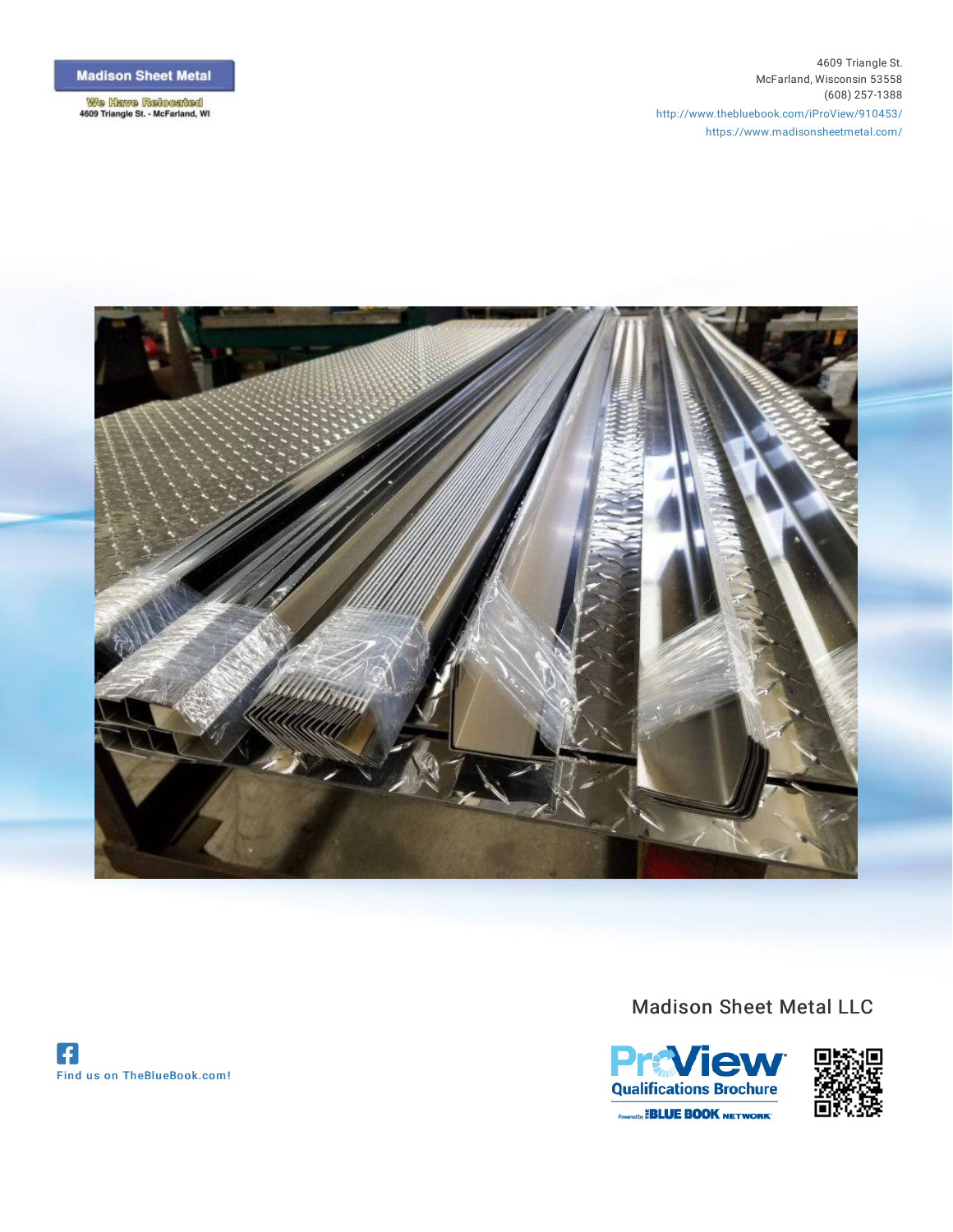## Our [Story](http://www.thebluebook.com/iProView/910453/madison-sheet-metal-llc/subcontractors/?ref=pdf)

Madison Sheet Metal, LLC opened its doors in April 2003 and is a locally owned & operated business located right in McFarland, WI. With a combined experience of over 100 years of dedicated service to the Sheet Metal trade, we strive to accommodate our customers' expectations. We Specialize in Quality Custom Work!

# [What](http://www.thebluebook.com/iProView/910453/madison-sheet-metal-llc/subcontractors/?ref=pdf) We Do

[Architectural](http://www.thebluebook.com/search.html?region=30&class=190&searchTerm=Architectural+Metal%20Contractors&ref=pdf) Metal Contractors<br>• Water-Jet Cutting • • • • Sheet Met Sheet Metal [Contractors](http://www.thebluebook.com/search.html?region=30&class=3810&searchTerm=Sheet+Metal%20Contractors%20&%20Fabricators&ref=pdf) & Fabricators<br>
Nuter-Jet Cutting<br>
Nuter-Jet Cutting<br>
Nuter-Jet Cutting Welding & Cutting [Contractors](http://www.thebluebook.com/search.html?region=30&class=4710&searchTerm=Welding+&%20Cutting%20Contractors&ref=pdf) Project [Experience](http://www.thebluebook.com/iProView/910453/madison-sheet-metal-llc/subcontractors/?ref=pdf) ▶ Sheet Metal Contractors ▶ Masonry Flashings Services ▶ Sheet Metal Contractors ▶ Masonry Flashings Services • Water-Jet Cutting **Canadian External Provident** Sheet Metal Contractors **Mass** Masonry Flashings Services

#### Commercial

Apartments &

Condominiums

- ▶ Assisted Living ▶ House Industrial Maintenance Industrial Maintenance ▶ Office Building ▶ Pre-Manufactured **Structures**
- Utilities

#### [Service](http://www.thebluebook.com/iProView/910453/madison-sheet-metal-llc/subcontractors/locations-contacts/?ref=pdf) Areas



## Image [Gallery](http://www.thebluebook.com/iProView/910453/madison-sheet-metal-llc/subcontractors/gallery/?ref=pdf)



Single Family Residential

▶ Tunnel

## [Featured](http://www.thebluebook.com/iProView/910453/madison-sheet-metal-llc/subcontractors/construction-projects/?ref=pdf) Projects

--

# [Untitled](http://www.thebluebook.com/iProView/910453/madison-sheet-metal-llc/subcontractors/construction-projects/-350449.html?ref=pdf) Project

## Company Information

| Year Established:<br>Bondable: |  | 2003<br>∾              |  |
|--------------------------------|--|------------------------|--|
| Labor Affiliation:             |  | Union Prevailing Wages |  |
|                                |  | (Davis-Bacon)          |  |
| Annual Volume:                 |  | Undisclosed            |  |
| Number of Employees:<br>7      |  |                        |  |
|                                |  |                        |  |
| Monday                         |  | 7:00 AM - 3:30 PM CST  |  |
| Tuesday                        |  | 7:00 AM - 3:30 PM CST  |  |
| Wednesday                      |  | 7:00 AM - 3:30 PM CST  |  |
| Thursday                       |  | 7:00 AM - 3:30 PM CST  |  |
| Friday                         |  | 7:00 AM - 3:30 PM CST  |  |
| Saturday                       |  | Closed                 |  |

#### Key [Contacts](http://www.thebluebook.com/iProView/910453/madison-sheet-metal-llc/subcontractors/locations-contacts/?ref=pdf)

| $\boldsymbol{\Theta}$ Mike Williams - Project   | $(608)$ 257-1388 |
|-------------------------------------------------|------------------|
| Manager - Architectural                         |                  |
| $\boldsymbol{\Theta}$ Terry Williams - Project  | (608) 257-1388   |
| Manager - HVAC                                  |                  |
| <b>9 Tony Schroeckenthaler</b> - (608) 257-1388 |                  |

Sunday Closed

Project Manager - Water Jet & Architectural